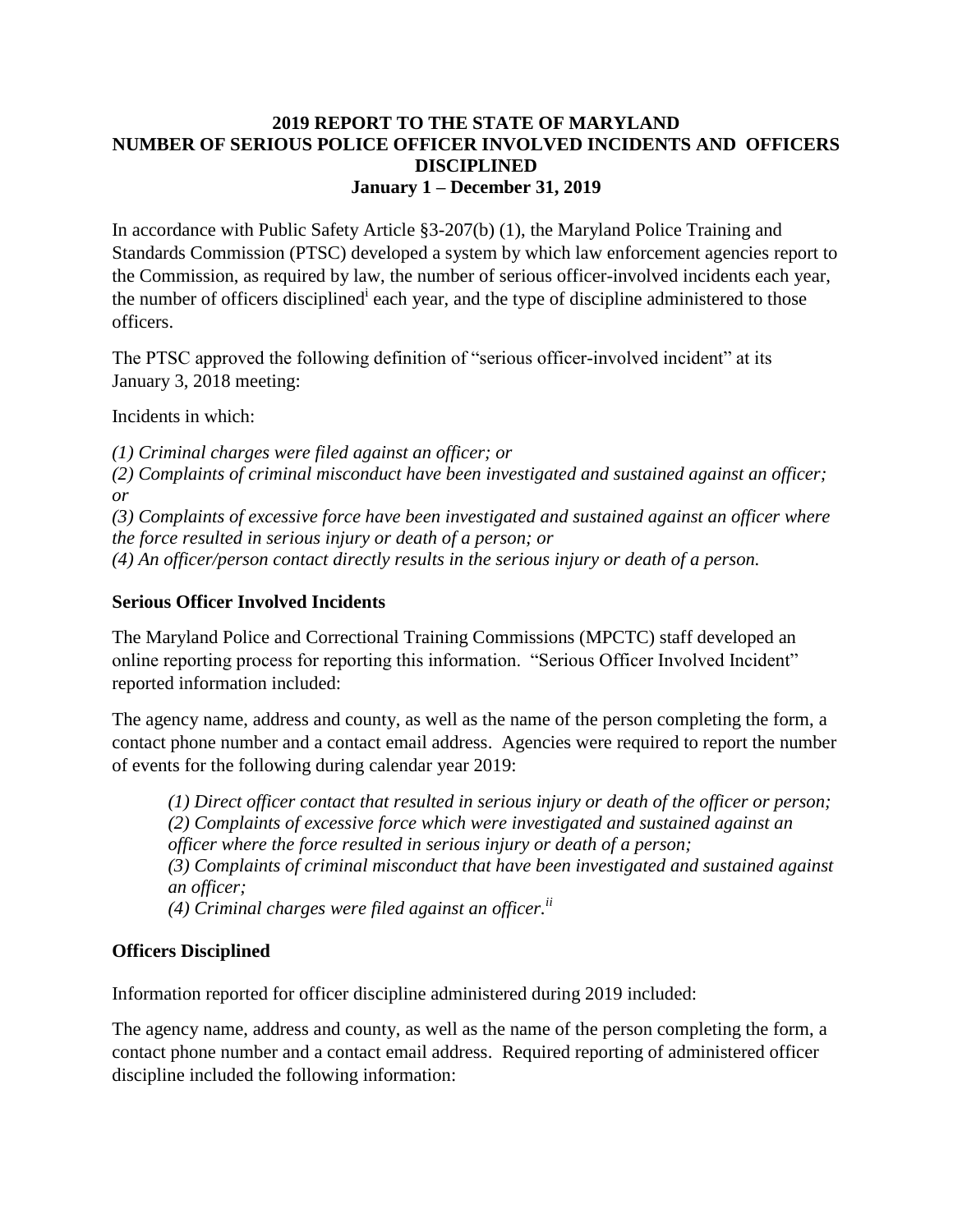*(1) Written Reprimand (2) Loss of Leave (3) Loss of Pay (4) Suspension Without Pay from Duty (5) Demotion (6) Dismissal from Employment (7) Monetary Fine (8) Other Type of Discipline* 

The Commission's definition for "Serious Officer Involved Incident", as explained above, and reporting requirements for both serious officer involved incidents and administered officer discipline were shared with all Maryland Law Enforcement Agencies in a letter sent to each agency head in 2017.

## **2019 Law Enforcement Agency Reporting**

There were 158 agencies employing approximately 16,000 Commission certified police officers in 2019. However, not all of the agencies were identified as being required to comply with Public Safety Article §3-207(b) (1) as some of the agencies have employees who are certified as law enforcement officers by the Police Training and Standards Commission but are not defined as law enforcement agencies under Public Safety Article §3-101(e). Therefore, a total of 139 agencies that were required to report officer discipline and serious officer incidents were identified for the 2019 reporting year and all of the agencies reported as required.

The cumulative totals for the reporting agencies are as follows:

| <b>2019 Serious Officer-Involved Incidents</b>                                            |    |
|-------------------------------------------------------------------------------------------|----|
| Direct officer contact that resulted in serious injury or death of the officer or person. | 49 |
| Complaints of excessive force which were investigated and sustained against an            |    |
| officer where the force resulted in serious injury or death of a person.                  |    |
| Complaints of criminal misconduct that have been investigated and sustained against       |    |
| an officer.                                                                               | 31 |
| Criminal charges were filed against an officer. <sup>111</sup>                            | 50 |

| 2019 Officer Discipline Administered <sup>iv</sup> |     |  |
|----------------------------------------------------|-----|--|
| Written reprimand.                                 | 708 |  |
| Loss of leave.                                     | 224 |  |
| Loss of pay.                                       | 60  |  |
| Suspension without pay from duty.                  | 129 |  |
| Demotion.                                          | 23  |  |
| Dismissal from employment.                         | 67  |  |
| Monetary fine.                                     | 395 |  |
| Other types of discipline.                         | 197 |  |

 $\overline{\phantom{a}}$ *i Reported information does not indicate association with Serious Officer-Involved incident data.*